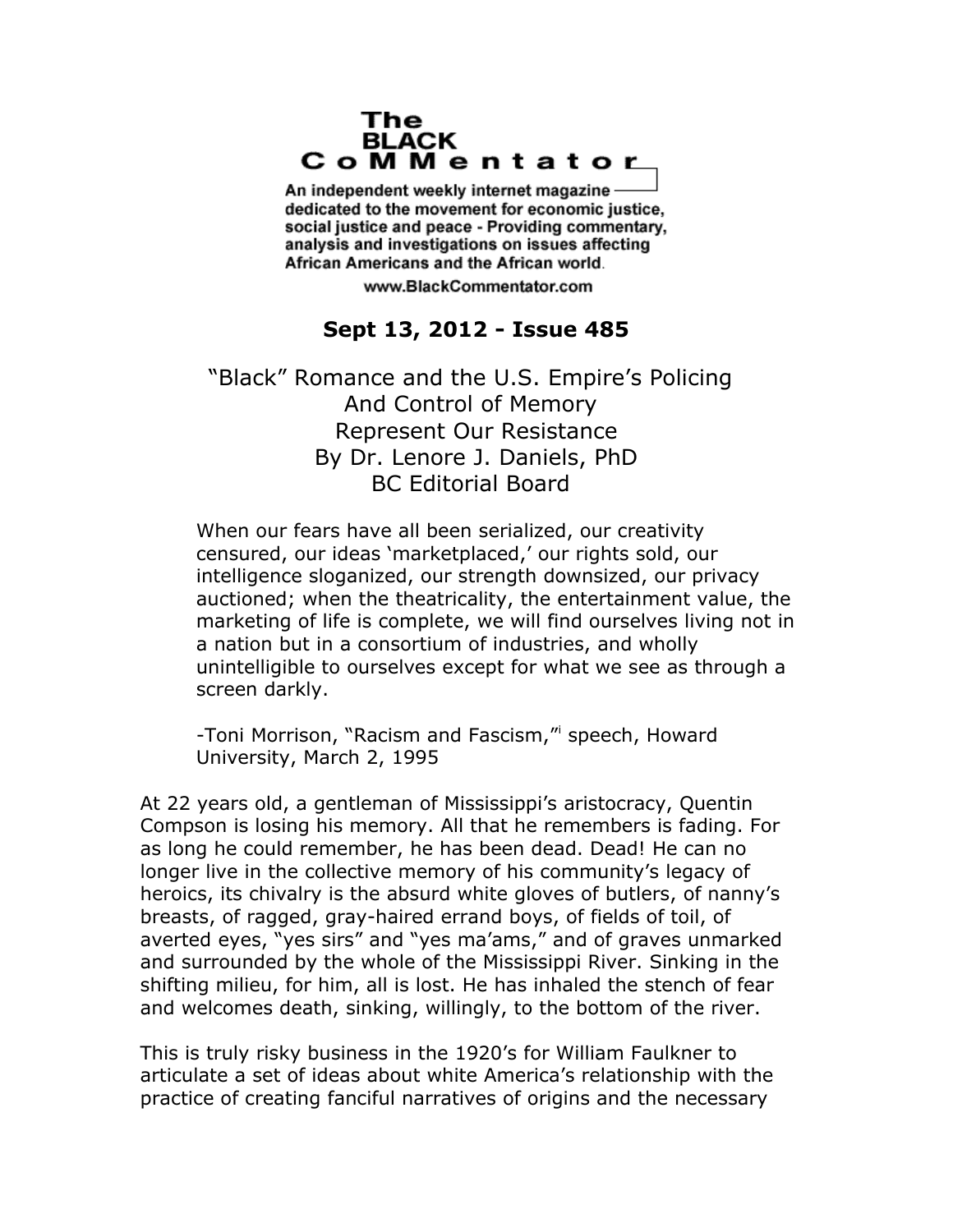foundational practice of extermination, enslavement, and repression. His work threatened the legitimacy of the Confederacy, its dream of racial purity, and its legacy of racial privilege and for Southern apologists and liberals who preferred to allow for the memory of the Great Old South. This writer of literature challenged the justification for U.S. imperialist expansion at the "end" of the Civil War.

But what were the options for a writer of U.S. literature when confronted with the "tragedy" of American history? In his Nobel Prize Acceptance Speech, (1950), Faulkner spoke of the "tragedy" we all face but particularly writers, "is a general and universal physical fear" sustained for so long that we can now endure it. "There are no longer problems of the spirit." The writer today, he Faulkner continues, has forgotten the problems "of the human heart in conflict with itself which alone can make good writing because only that is worth writing about, worth the agony and the sweat."

The writer must learn of these conflicts of spirit and heart:

He must teach himself that the basest of all things is to be afraid; and, teaching himself that, forget it forever, leaving no room in his workshop for anything but the old verities and truths of the heart, the old universal truths lacking which any story is ephemeral and doomed - love and honor and pity and pride and compassion and sacrifice. Until he does so, he labors under a curse. He writes not of love but of lust, of defeats in which nobody loses anything of value, of victories without hope and, worst of all, without pity or compassion. His griefs grieve on no universal bones, leaving no scars. He writes not of the heart but of the glands…

The poet's voice need not merely be the record of man, it can be one of the props, the pillars to help him endure and prevail.

Faulkner stayed the course, hunkered down in his little town of Oxford, where he took note of the Southern aristocracy's dealing with the nation's Robber Barons, J.P. Morgan and the Rockefellers and other powerful men, newsmen included, controlling the destiny of the "little people." There was no book contract leading to millions of sales. No Oprah or celebrity status or glitzy fame. Faulkner damned the hard headed, the ignorant, the hateful and he wrote, determined to use language to help humanity "endure and prevail."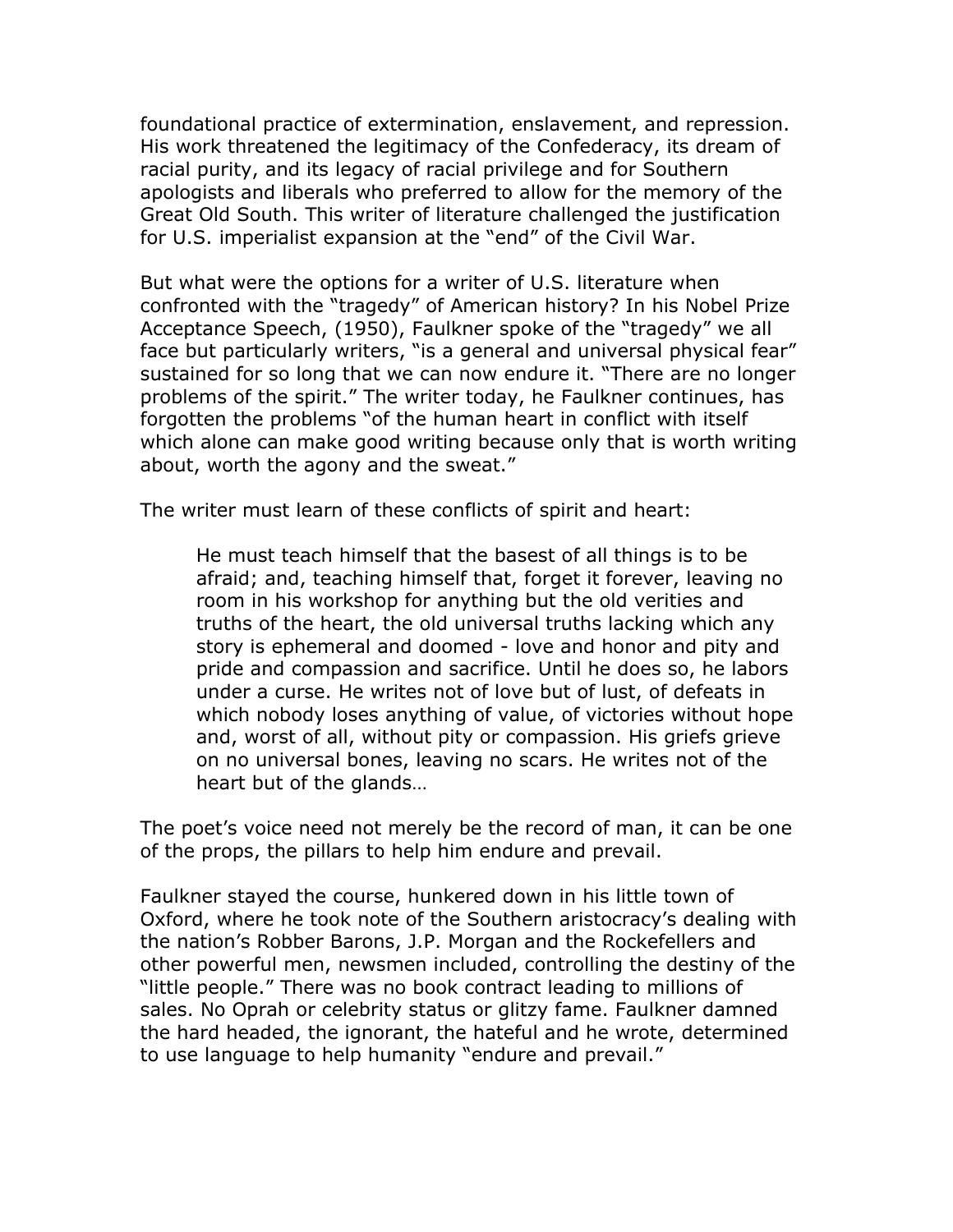Contrary to his pronouncement about writers of his era, he was not alone. Faulkner's work followed in the tradition of confronting the "tragedy" in order to recover the human spirit. The "incredible paradox" Faulkner depicted in *Absalom! Absalom!* tested the metal of writers such as Hawthorne, Melville, Twain, Sinclair Lewis, Steinbeck, and others who heard and saw what Faulkner did:

…the black bones and flesh and thinking and remembering and hopes and desires, was ravished by violence…a soil manured with black blood from two hundred years of oppression and exploitation until it sprang with an incredible paradox of peaceful greenery and crimson flowers and sugar cane sapling size and three times the height of a man and a little bulkier of course but valuable pound for pound almost with silver ore…

rather than reflections of fantastical images of glory, or of freedom, of democracy or of love…

and of a "deferred" dream prancing over the world like a whore

And you've taken the sweet life Of all the little brown fellows In loin cloths and cotton trousers, When they've resisted, You've yelled, 'Rape,' At the top of your voice And called for middies To beat them up for not being gentlemen… ("Columbia")

and to kill, above all - to kill and senselessly destroy as Hemingway witnessed during the First "Great" War:

At the start of the winter came the permanent rain and with the rain came the cholera. But it was checked and in the end only seven thousand died of it in the army. (*A Farewell to Arms*)

and the absurdity of war, the legacy of terrorizing profiteers, gleeful and of terrorized cannon fodder, survivors, doomed to live life as a walking memory of what is dead, lost.

*Oh, what have we have lost!*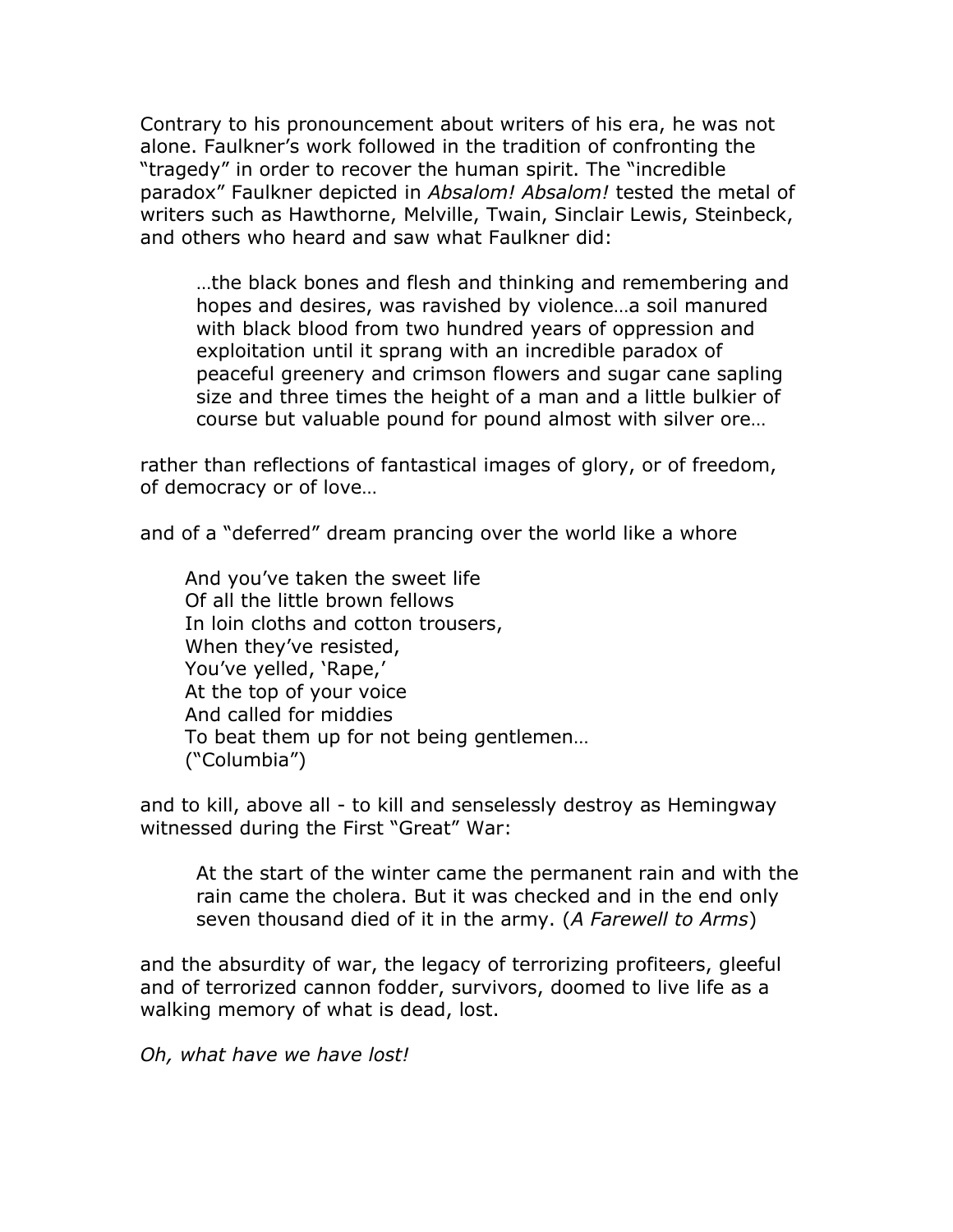Are there no poets and writers to ask what is wrong, to lament the loss of the writer's heart and soul?

To be sure, there were also writers of what is classified as literature in the U.S. happy to imagine, as William Byrd of Westover, the Black chattel on Southern plantations as "gardeners in the garden" paternal gardens, no less, in a capitalist's enterprise.

Our negroes are not so numerous or so enterprizeing (sic) as to give us any apprehension or uneasiness nor indeed is their Labour any other than Gardening & less by far that what the poor People undergo in other countrys (letter to Peter Beckford of Jamaica, cited in *The Dispossessed Garden*).

The image of the "savage" and the accompany narrative of Indigenous brutality against the white settlers obscured the systematic violence and removal of native people from their lands by "outsiders."

These works of literature offer us depictions of fear and alienation and serve as discourse, that is, documentation on the reasoning and justification of white Europeans to exact violence against those they perceived as different.

*U.S. literature made progress!* But what good is true progress to the advancement of capitalism?

Today, U.S. Literature is but a chronicle of the lost writer floundering in image after image of pathological fear of an indefinable terror. Writers lost in "innocence," drifting hearts and spirits, sinking knee deep in market-driven murky waters, unable to untangle themselves from the seaweed to which they have become entrapped by the material residue of things quite apart from the heart or spirit. How are these writers today to apprehend the "tragic" loss of the literary tradition in the U.S. from such opaque depths? It is no wonder from them we are treated to a steady rising from below of gratuitous violence and lust.

Hemingway emerged from the "innocence," that land of la la of myths and of legends to the fields where the wholesale slaughter and the suffering of millions could be viewed and understood without the obstruction of language dipped in the red, white, and blue and not reported with "embedded" caution.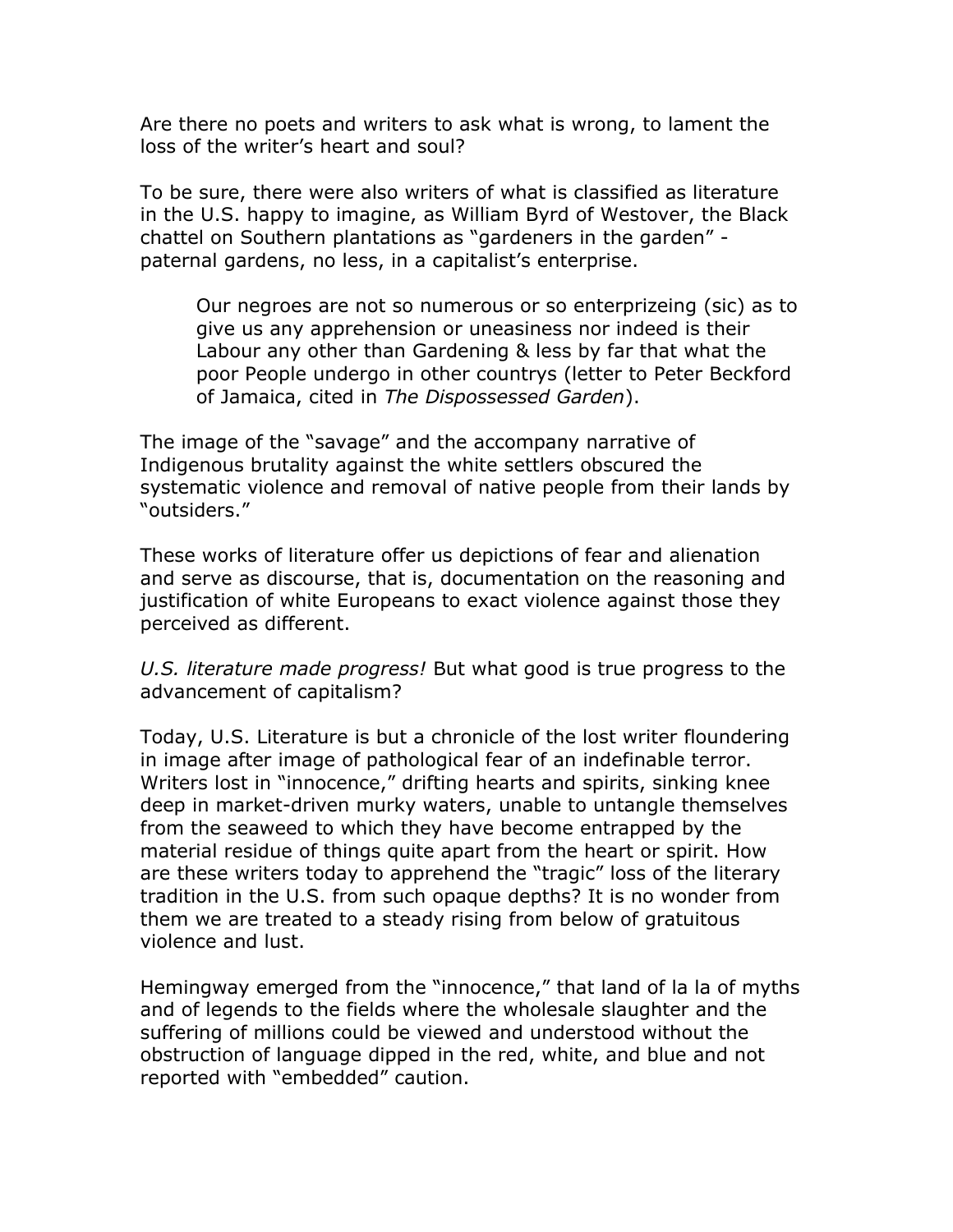On the contrary, for Hemingway, to write bravely and honestly began first in self-reflection. Writing of his first "innocent" years as a writer in transition from serving as a war correspondent to a novelist, Hemingway refers to a parable of the "Pilot Fish and the Rich, the title of his essay (*A Moveable Feast).* He remembers being eager, too eager, to appease promoters, agents and publishers, and the Master tellers of the Dream. In that "innocent year," he was greedy for fame and momentarily forgot what he had done in his short stories that even attracted the attention of the Pilot Fish. They saw "talent" and a malleable and therefore marketable young writer. Hemingway had been above wars, across fields, at hospitals were the dead and the survivors and the absurdity of the Dream commingled:

The doctor came up to the machine where I was sitting and said: 'What did you like best to do before the war? Did you practice a sport?'

They [the wounded veterans] met in the hospital's "new brick pavilions," every afternoon. They "were all polite and interested in was the matter, and sat in machines that were to make so much difference" ("In Another Country," *Men without Women*).

I said: 'Yes, football.'

'Good,' he said. 'You'll be able to play football again better than ever.'

My knee did not bend and the leg dropped straight from the knee to the ankle without a calf, and the machine was to bend the knee and make it move as in riding a tricycle. But it did not bend yet, and instead the machine lurched when it came to the bending part. The doctor said: 'That will all pass. You are a fortunate man. You will play football again like a champion.'

We only knew then that there was always the war, but that we were not going to it any more.

We all had the same medals, except the boy with the black silk bandage across his face, and he had not been at the front long enough to get medals…He had lived a very long time with death and was a little detached. We were all a little detached, and there was nothing that held us together except that we met every afternoon at the hospital.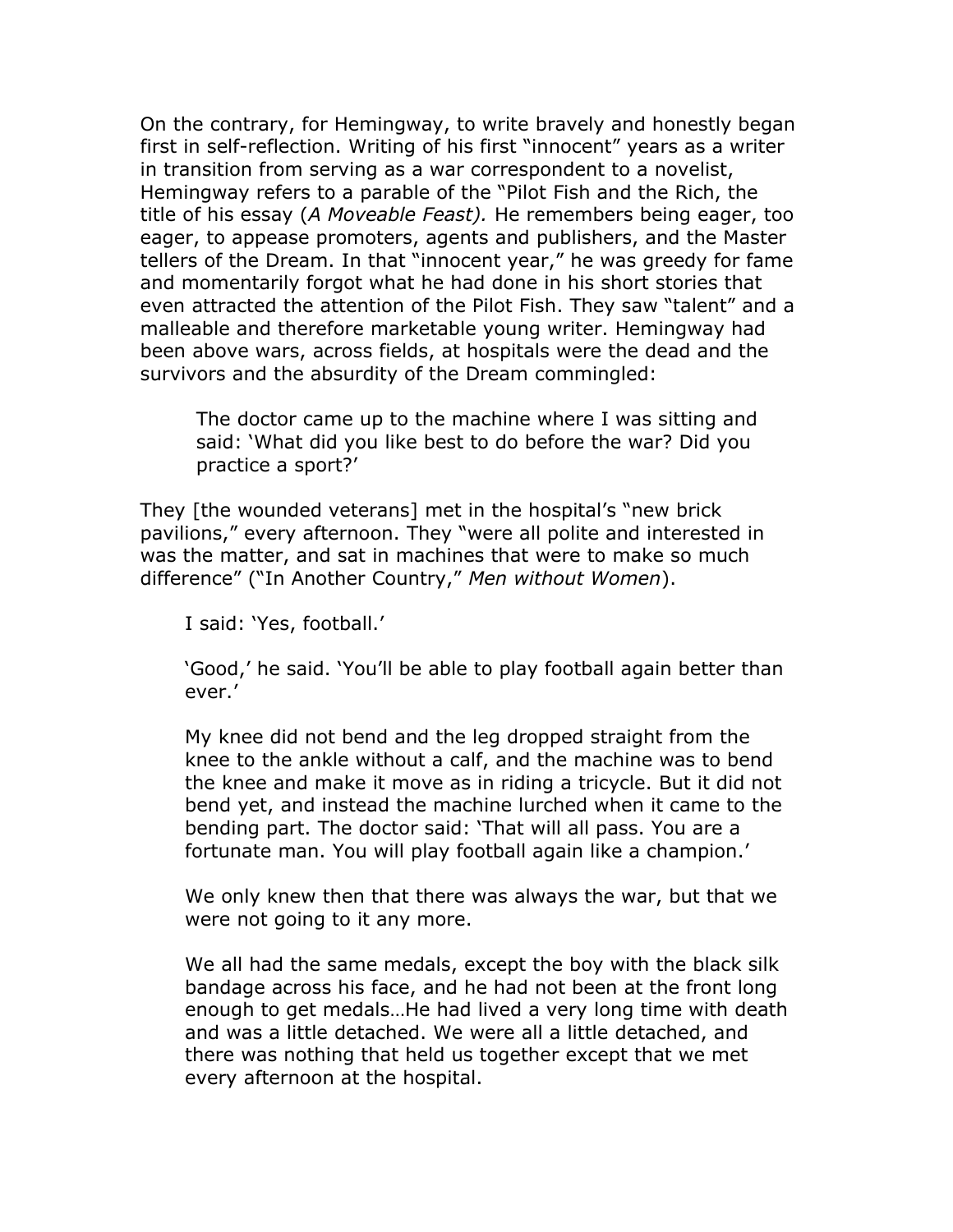Now, in the first year in Vorarlburg, the Pilot Fish had come for him! The Rich has sent the Pilot Fish Hemingway to check out the young writer. Here was the Pilot Fish, he recalled, someone "always going somewhere, or coming from somewhere, and he is never around for very long…Nothing ever catches him and it is only those who trust him who are caught and killed."

The good, the attractive, the charming, the soon-beloved, the generous, the understanding rich who have no bad qualities and who give each day the quality of a festival and who, when they have passed and taken the nourishment they needed, leave everything deader than the roots of a grass Attila's horses' hooves have ever scoured.

But what did his "innocence" allow him to know then? To the pilot fish and the rich who followed, he read "aloud parts of the novel" he had rewritten, ("which is as low as a writer can get"). The pilot fish said: "It's great, Ernest. Truly it's great," and he, Hemingway, "wagged" his tail "in pleasure." He recalls, in the pilot fish, he saw a life in which "every day" would be "a fiesta."

He did not hear those hooves of Attila's horses as did Toni Morrison's Sethe, in *Beloved* - the Four Horsemen, true to their creed, bringing chaos and insanity and leaving death and spiritlessness.

But in this "winter of horror," he awoke to "a nightmare and a murder year disguised as the greatest fun of all." Why had he not asked himself the question he should have asked:

"If these bastards like it what is wrong with it?"

Ann Petry, James Baldwin, Joseph Heller, Leslie Silko, June Jordan and others asked.

Today, U.S. writers of literature do not ask this or any questions except maybe how much and how fast. The reading public is to be "entertained" with boy meets girl, girl meets boy - oh, but it is not love! In the language from the depths of the defeated and decaying, the "couple" flogs and humiliates each other because flogging, humiliation, cruelty, torture are entertaining. The reading public in the U.S. has been set on this road to corporatization, that is, death, to use Morrison's words, by the "forces interested in fascist solutions to national problems" ("Racism and Fascism").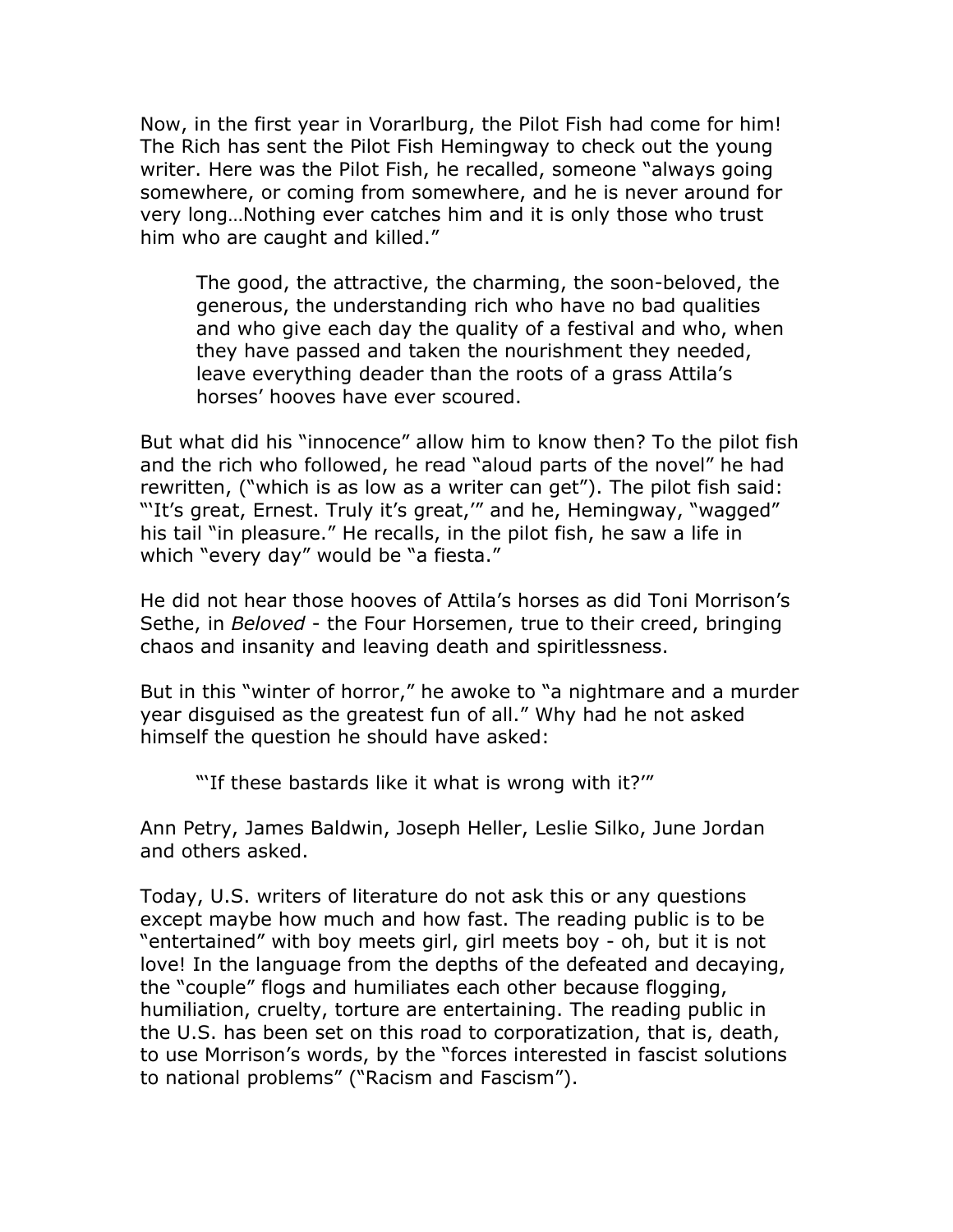Fascism, she writes, may talk "ideology" but it is "just marketing marketing power." Fascism in the U.S. is recognizable by its need to purge, its strategies to purge and by its terror of truly democratic agendas ("Racism and Fascism").

It changes neighbors into consumers - so the measure of our value as humans is not our humanity or our compassion or our generosity but what we own…And in effecting these changes it produces the perfect capitalist, one who is willing to kill a human being for a product - a pair of sneakers, a jacket, a car or kill generations for control of products - oil, drugs, fruit, gold."

The Black bourgeoisie and the intelligentsia sold our ancestors to the market (to women's studies, which is, *white* women's studies and to the corporate-sponsored "diversity" agenda and both gutted the Black history of struggle). The resulting legacy for a new generation of the bourgeoisie and intelligentsia, budding "writers" and "thinkers," is the celebration of a "progressive agenda" and the "values" of the Rich - the corporate rulers.

For the generation of writers today, it is all about the "New" because there is an "Old" of past days, past eras, unmarketable unless subservient to capitalism. In this milieu, "work" is the dissemination of the message (knowledge of the everlasting goodness of corporate benevolence). You cannot imagine the "progress" Blacks have made unless you remember that the knowledge acquired by Harriet Tubman, Frederick Douglass, Ella Baker, Malcolm, King, Huey Newton, George Jackson, the Attica prisoners threatened, not empowered, the U.S. Empire.

Today, as Morrison observed "racism may wear a new dress, buy a new pair of boots, but neither it nor its succubus twin fascism is new or can make anything new." But for those without knowledge of history it is *the* world and no alternative is imaginable because the imagination has been deadened. Creativity is copying, and faster!

Post racism is the marketing of "Black Romance!" *White supremacy is the hooded ones or the lone stockpilers of guns and heavy duty ammunition (unless the ones in the hoodie or turban, that is, the "terrorists."*

So let us have the New, the Black Romance novel! *You can bet it is not about love!* Two million mug shots of mostly Black and Brown and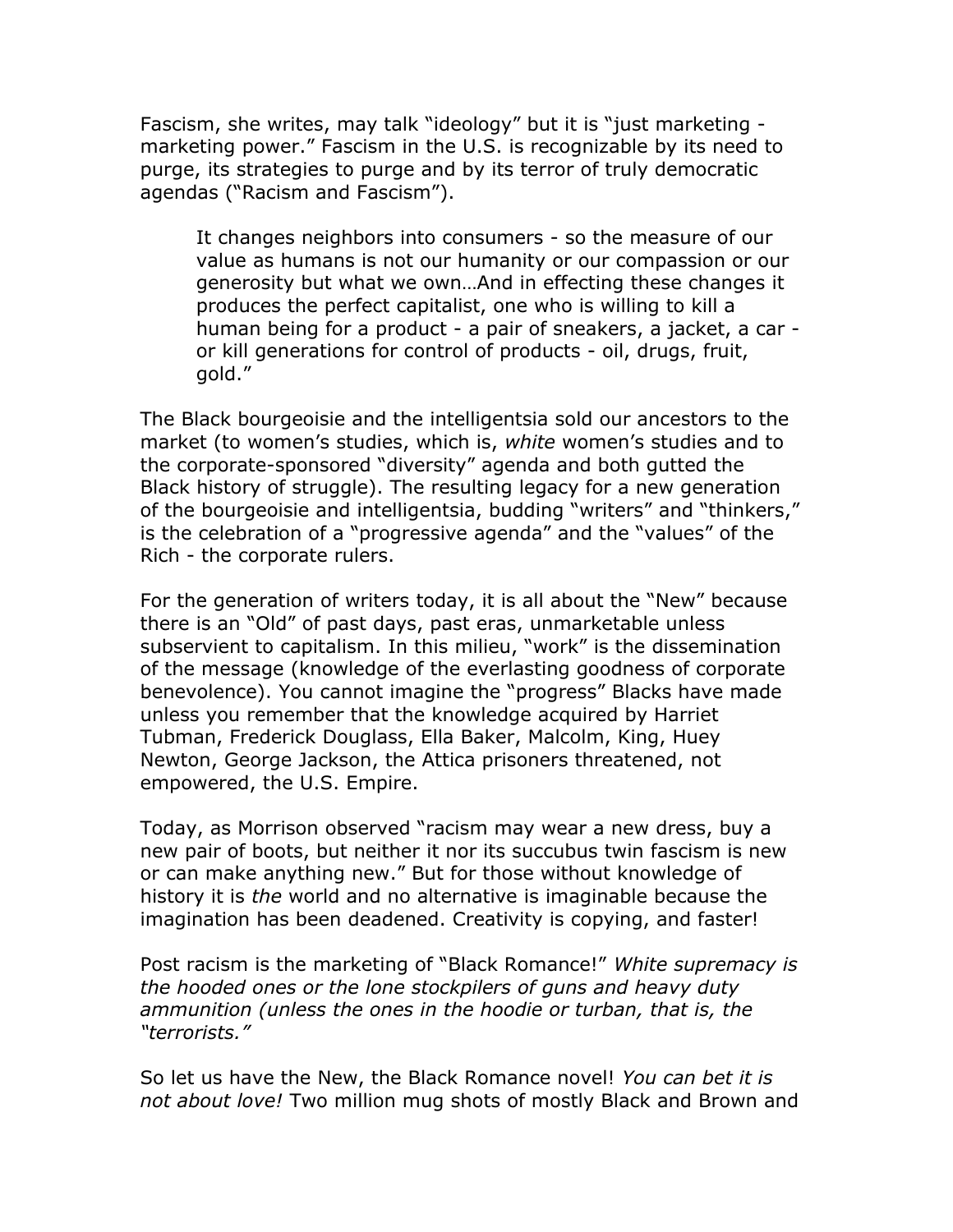Red imprisoned and enslaved behind bars - and the market produces the Black Romance! Politicians betray Black Americans and those now campaigning betray too because it has become necessary, indeed, a prerequisite for any corporate endorsement and money - and the Black Romance is the hottest commodity on the market!

## *Look over here and see all is well in the U.S.A.!*

That some Black Americans as well as white Americans cannot point to Iraq or Afghanistan on a map but newly enlisted American Black teens and young adults pack their bags with iPods and laptops with the appropriate corporate logo and internal parts wrestled from the blood of Congolese youth as they imagine themselves sitting atop a tank or sweeping clean villages and neighborhoods of homes with rifles and grenades - does not seem to be a subject of interest to "Black" writers here in the U.S.

Power, writes Michel Foucault, "must be analyzed as something which articulates or rather as something which only functions in the form of a chain" ("Lecture One," *Power and Knowledge*, January 7, 1976). "Power is employed and exercised through a net-like organization."

## Foucault continues:

The individual, that is, is not the vis-à-vis of power; it is, I believe, one of its prime effects. The effect of power, and at the same time, or precisely to the extent to which it is that effect, it is the element of its articulation. The individual which power has constituted is at the same time its vehicle.

As constituted vehicles for the Empire, for the maintenance and survival of capitalism, these writers, if we can call them writers, will not ask *what is wrong if these bastards want Black Romance*, for they are linked, arm in arm and bank to bank, to global domination. How can we expect such writers, "vehicles," of power to respond honestly to the winters of horror when, in fact, their "work," in language, effects violence not just to the living memory of the ongoing violence but also to the historical memory of struggle, of resistance?

As I see it, there is a selling on the market of memories associated with defending one's right to reject the happily enslaved caricature for the right to be human, and these memories, once sold, are repackaged by state institutions, social, educational, cultural, for dissemination that is beneficial for the continuation and expansion of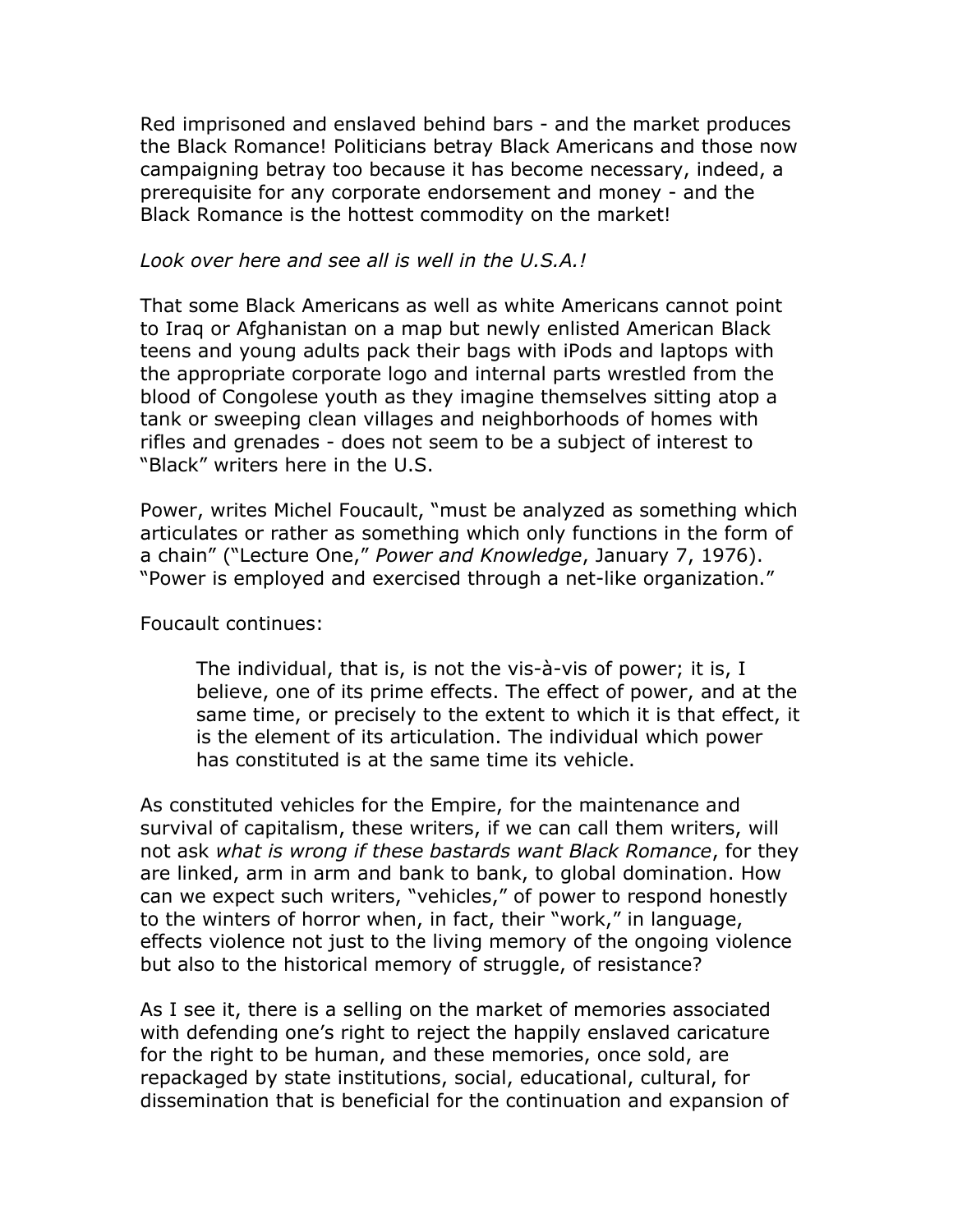the state (U.S. Empire's) as a capitalist state. The rationale for the Empire's admittance of "Black Romance" is bound with the Empire's relation to its economic system and its aim to continue to expand, that is, survive. Most importantly, this selling and repackaging of memories incorporates the mechanism for policing, which, too, is the "work" of the Black writer of this state instrument called "Black Romance," for the "work" enhances the Empire's control not just over a certain population and its readership but also over the memories, the thoughts, the ideas, the images, and the narratives of that population and its readership.

The Empire's friendly smile toward "Black" romance writers is not a change of heart. It has nothing to do with love or the inclusion of "free" human beings but everything to do with control!

Just as it is convenient and beneficial to the corporate rulers of the U.S. Empire to spend millions producing Barrack Obama for consuming consumers of innocence, these "Black" writers serve as the *NEW* Storm Troopers, who now join a whole cadre of "Black" collectibles (everybody's gotta' have their sambos and jezebels ready for their "new" assignments!) in transforming the narrative history, the history of traditions of resistance, in "innocence." *Mindless bliss such as no enslaved Black ancestor ever embraced!*

*"No commodity is quite so strange/As this thing called cultural exchange."[ii](#page-10-1)*

La De Da!

R*omance, lady! ROMANCE! Consumers will believe it is progress! Away with the "Old" and cumbersome memories!*

As Faulkner wrote of the American tragedy, it is not love and the past is not past.

What is fascist about the state of literary production in the U.S.?

Look for the large gatherings of lights, cameras, "journalists" and "critics," television and radio hosts and, of course, the newest celebrities, the writers, shouting and applauding. Against a peoples' revolution, these writers today are the friendly face of Empire! As Hemingway discovered, if you take away an individual's mind, you take his or her memory of being alive with ideas and thoughts, and with mechanisms for self-defense when in danger - and with that is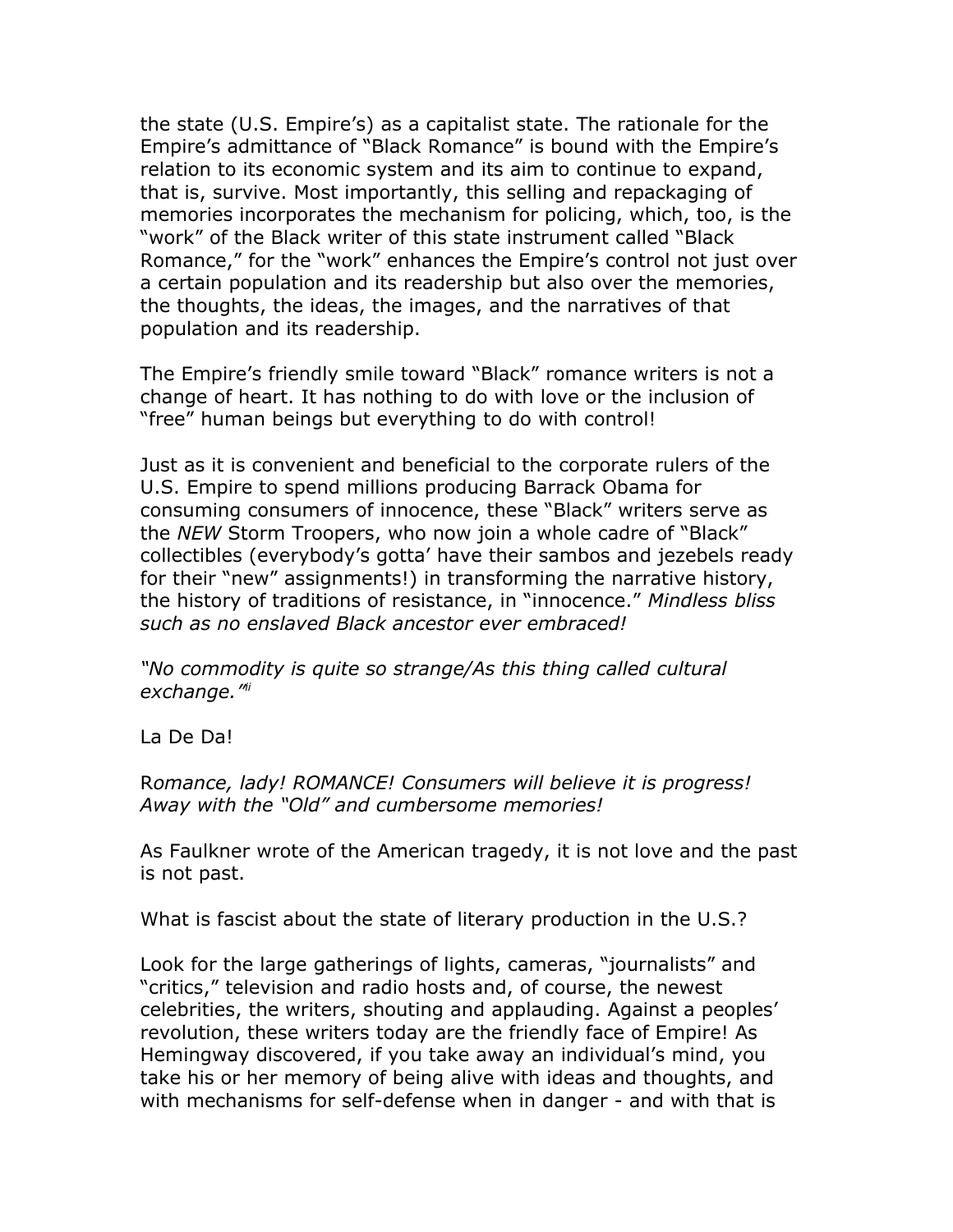the Final Solution: the death of a people - without the overt accouterments of camp ovens and gas chambers.

*Death waltzes with our literary past! U.S. Literature is but a spectacle, complete with festive attire, slogans and symbols…*

"It takes steps," Morrison said, to reach the "Final Solution." "It takes one step, then another, then another." One of them is this:

Reward mindlessness and apathy with monumentalized entertainments and with little pleasures. Tiny seductions: a few minutes on television, a few lines in the press; a little pseudosuccess; the illusion of power and influence, a little fun, a little style, a little consequence.

One day, if humanity is lucky, if it is brave, if it out lives the innocence of the ignorant, the new writers of U.S. literature may wake up to discover that like Quentin Compson, they are dead. That they have never been alive! Their obituaries will state a foregone conclusion but a truthful one - at last.

*BlackCommentator.com Editorial Board member and Columnist, Lenore Jean Daniels, PhD, has a Doctorate in Modern American Literature/Cultural Theory. Click* [here](http://www.blackcommentator.com/contact_forms/jean_daniels/gbcf_form.php) *to contact Dr. Daniels.*

 I thank KPFA host, Jennifer Stone ("Stone's Throw" program) for reminding us about Toni Morrison's "Racism and Fascism."

From a song written by Dave and Iola Brubeck in their musical with Louis Armstrong,



Copyright 2002-2012 www.BlackCommentator.com **All Rights Reserved**